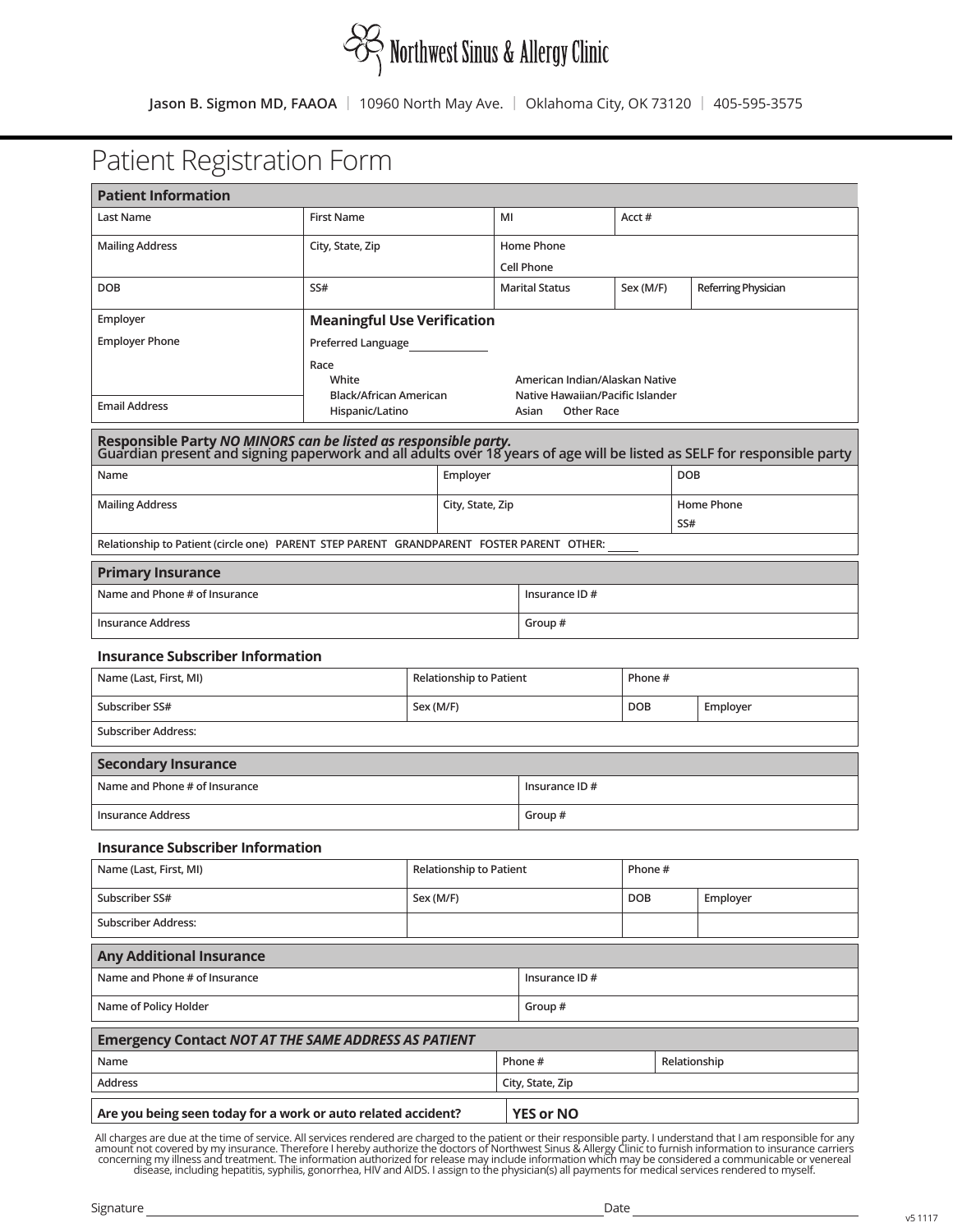

# Medical History Questionnaire

|                                                        |                    |                                        | $ $ Yes $ $<br> No       |                                       |
|--------------------------------------------------------|--------------------|----------------------------------------|--------------------------|---------------------------------------|
| 1. Personal Information                                |                    | 9. Review of Systems (check yes or no) |                          |                                       |
|                                                        |                    | Yes                                    | No                       |                                       |
| Your Other Physicians                                  |                    | $\Box$<br>$\Box$                       | $\Box$                   | Insomnia (General)                    |
| 2. Your Medical Illness (check yes or no)              |                    | $\Box$                                 | $\Box$<br>$\Box$         | Fatigue<br>Fever                      |
|                                                        |                    | П                                      | П                        | Weakness                              |
| Yes<br>No                                              |                    | П                                      | $\Box$                   | Rash (Skin)                           |
| Allergy<br>ப<br>$\mathbf{I}$<br>□<br>Asthma            |                    | П                                      | $\overline{\phantom{a}}$ | Dermatitis                            |
| П<br>Emphysema / Lung Disease                          |                    |                                        | □                        | Ear Pain (Ear)                        |
| Stroke<br>⊔                                            |                    | П                                      | $\Box$                   | <b>Hearing Loss</b>                   |
| $\Box$<br><b>Heart Attack</b>                          |                    | П                                      | $\Box$                   | Ringing in the Ear                    |
| □<br>Heart Rhythm Abnormalities                        |                    | $\Box$                                 | $\Box$                   | Problems Hearing in Crowds            |
| $\mathcal{L}$<br>High Blood Pressure                   |                    | $\Box$<br>П                            | $\Box$                   | Television Turned Up Too Loud         |
| П<br>Depression<br>Headache / Migraine<br>Ш            |                    | $\mathbf{L}$                           | $\Box$<br>$\Box$         | Double Vision (Eye)<br>Dry Eyes (Eye) |
| $\Box$<br>Skin Cancer                                  |                    | $\overline{\phantom{a}}$               | ⊔                        | Nasal Infections (Nose)               |
| Cancer (Other)<br>□                                    |                    | П                                      | $\Box$                   | Nasal Congestion                      |
| □<br>Obstructive Sleep Apnea                           |                    | П                                      | $\Box$                   | Sneezing                              |
| П<br>Anemia / Blood Disorders                          |                    | П                                      | $\Box$                   | Sore Throat (Mouth)                   |
| $\Box$<br><b>Thyroid Disease</b>                       |                    | П                                      | ப                        | Snoring                               |
| $\Box$<br><b>Diabetes</b>                              |                    | П                                      | $\Box$                   | Hoarseness                            |
| ⊔<br>Kidney Disease                                    |                    |                                        | $\Box$                   | Cough                                 |
| П<br>HIV / AIDS<br>$\Box$<br>Hepatitis                 |                    |                                        | П                        | Shortness of Breath                   |
| П<br>□<br>Other Illnesses (Please List) _____          |                    | $\blacksquare$                         | $\Box$                   | Chest Pain (Cardiac)                  |
| 3. Previous Surgeries<br>Date                          |                    |                                        | $\Box$                   | Heart Rhythm Abnormalities            |
|                                                        |                    | П                                      | $\Box$                   | Chest Pain with Exertion              |
|                                                        |                    | П                                      | $\Box$                   | Headache or Migraine (Neuro)          |
|                                                        |                    | □                                      | $\Box$                   | Numbness in Extremities               |
| 4. Current Medication (Please list names and dosing)   |                    | □                                      | $\Box$                   | Change in Mood (Psych)                |
| <b>Name</b><br><b>Dosage</b>                           |                    | П                                      | $\Box$                   | Difficulty Swallowing (GI)            |
|                                                        |                    | H                                      | $\Box$<br>ப              | Heartburn / Reflux<br>Indigestion     |
|                                                        |                    | $\overline{\phantom{a}}$               | ப                        | Diarrhea / Constipation               |
|                                                        |                    | П                                      | $\Box$                   | Abnormal Bleeding (Heme)              |
|                                                        |                    |                                        | $\Box$                   | History or Anemia                     |
| 5. Medication Allergies (List medication and reaction) |                    |                                        | $\Box$                   | Weight Gain or Loss (Endo)            |
|                                                        |                    |                                        | $\Box$                   | Thinning Hair                         |
| 6. Social History (Do you use any of the following)    |                    | $\Box$                                 | $\Box$                   | Frequent Urination (GU)               |
| Yes<br>No                                              |                    |                                        | $\Box$                   | <b>Difficulty Urinating</b>           |
| Alcohol   Drinks/week                                  |                    |                                        |                          | Pain on Urination                     |
| Cigar/Cigarettes   Packs/day __                        |                    |                                        |                          | Swelling in the Neck (Neck)           |
| Chewing Tobacco                                        |                    |                                        |                          | Neck Pain                             |
| <b>Drugs</b><br>Herbal Medicine   Type                 |                    |                                        |                          | Node Enlargement (Lymph)              |
| 7. Pediatric Social History                            |                    |                                        | $\mathsf{I}$             | Joint Pain (MS)                       |
| Who lives in the home?                                 |                    |                                        |                          | Muscle Fatigue                        |
| <u> 1980 - Johann Barbara, martxa alemaniar arg</u>    |                    |                                        |                          | Unsteadiness when Walking             |
|                                                        |                    |                                        |                          | 10. Pharmacy Name and Location        |
| Are there pets in the home?<br><u> </u>                |                    |                                        |                          |                                       |
| 8. Family Health History                               |                    |                                        |                          |                                       |
| Sibling                                                | Parent Grandparent |                                        |                          |                                       |
| High Blood Pressure                                    |                    |                                        |                          |                                       |
| <b>Stroke</b>                                          |                    |                                        |                          |                                       |
| <b>Heart Attack</b>                                    |                    |                                        |                          |                                       |
| Migraine<br><b>Diabetes</b>                            |                    |                                        |                          |                                       |
| Asthma                                                 |                    |                                        |                          |                                       |
| Allergy                                                |                    |                                        |                          |                                       |
| <b>Bleeding Disorder</b>                               |                    |                                        |                          |                                       |
| Cancer (What type?)                                    |                    |                                        |                          | Reviewed by MD<br>Date                |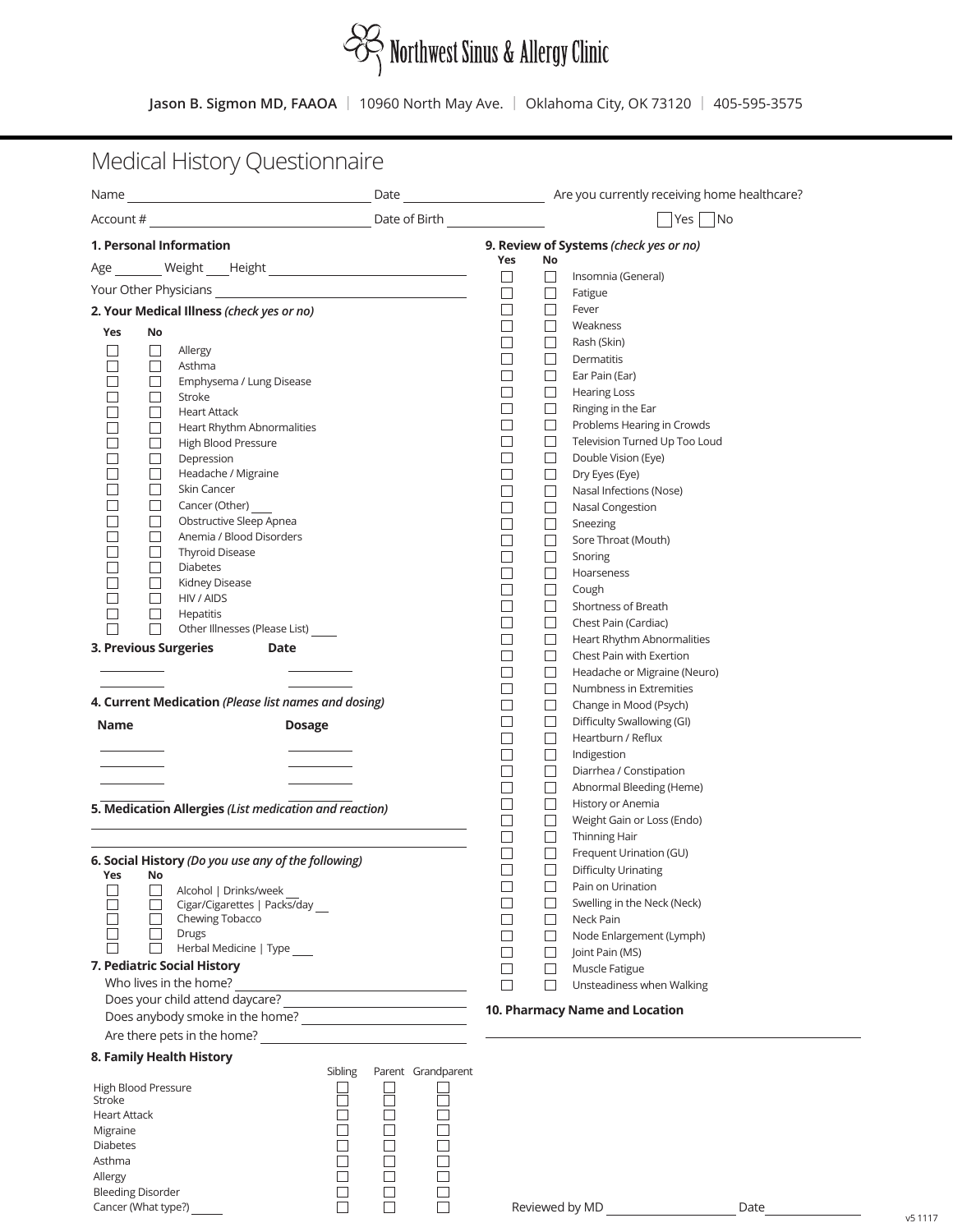# $\frac{1}{\sqrt{2}}$  Northwest Sinus & Allergy Clinic

**Jason B. Sigmon MD, FAAOA** | 10960 North May Ave. | Oklahoma City, OK 73120 | 405-595-3575

# Consent Signature

| <b>Patient Name</b>    |                  | Date of Birth |
|------------------------|------------------|---------------|
| Patient SS#            |                  |               |
| <b>Patient Address</b> | City, State, Zip | Phone         |
|                        |                  |               |

### Authorization to Consent: (Adult Patient)

I, \_\_\_\_\_\_\_\_\_\_\_\_\_\_\_\_\_\_\_\_\_\_\_\_\_\_\_ am giving consent for the below mentioned person/persons to obtain medical care for myself in my absence. I understand I am fully responsible for all medical expenses incurred with said medical treatments.

### Authorization to Consent: (Pediatric Patient)

I, \_\_\_\_\_\_\_\_\_\_\_\_\_\_\_\_\_\_\_\_\_\_\_\_\_ am the parent of and/or legal guardian for the above mentioned patient and am giving consent for the below mentioned person/persons to obtain medical care for this patient in my absence. I understand that I am fully responsible for all medical expenses incurred with said medical treatments.

| <b>Access to All Medical Records</b> | Financial Records Only | <b>Designated Representative</b> | <b>Relationship to Patient</b> |
|--------------------------------------|------------------------|----------------------------------|--------------------------------|
|                                      |                        |                                  |                                |
|                                      |                        |                                  |                                |
|                                      |                        |                                  |                                |
|                                      |                        |                                  |                                |

- All Medical Records would include making appointments, picking up prescriptions, release of records, etc.
- By signing, I acknowledge that I have read and received a copy of the Northwest Sinus & Allergy Clinic's Privacy Practice/Patient Rights and Responsibilities, as required by HIPAA.
- By signing, I acknowledge that I have read and received a copy of the Northwest Sinus & Allergy Clinic's Financial Policy.
- By signing, I acknowledge that I have read and received a copy of the Northwest Sinus & Allergy Clinic's Ownership Disclosure Policy.
- I understand that if I want to make any changes to the information listed above, I must contact Northwest Sinus & Allergy Clinic to revoke this form in its entirety or complete a new form.

| Signature                                  | Date                                                                               |
|--------------------------------------------|------------------------------------------------------------------------------------|
| Signature of Parent / Legal Guardian       | Date                                                                               |
| Witnessed                                  | Date                                                                               |
| In Case of Emergency, I can be reached at: | (Emergency phone)                                                                  |
|                                            | do not wish to allow anyone other than myself to have access to my modical records |

I, do not wish to allow anyone other than myself to have access to my medical records

and/or financial records for any reason.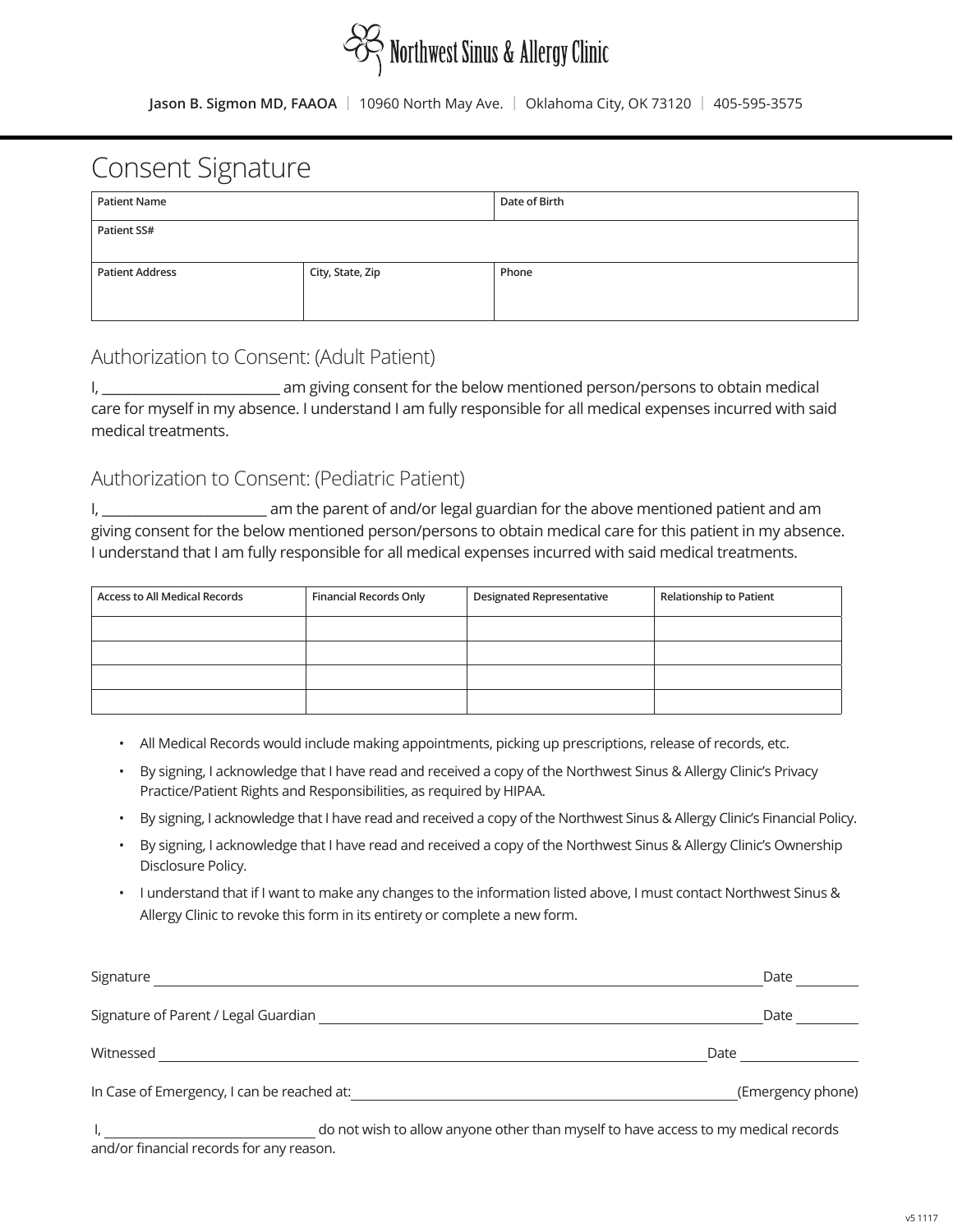

# Northwest Sinus & Allergy Clinic - Financial Policy

Thank you for choosing us as your health care provider. We ask that all patients read and sign our Financial Policy as well as complete our Patient Information Form prior to having your exam. The following is our Financial Policy:

Our main concern is that you receive the proper and optimal treatments needed to restore your health. Northwest Sinus & Allergy Clinic is committed to providing you with the best possible healthcare. In order to fully assess your medical condition during your thorough examination additional test or procedures may be required (i.e. hearing test, allergy test or scope). These additional tests or procedures will result in additional charges.

#### Insured Patients

If your insurance has a co-payment policy, the co-payment is due at the time of service. If you have a deductible, you are responsible for all charges until the deductible is met. You are responsible for any and all allowable charges which remain after your insurance has paid its portion. Balances are due within thirty (30) days of the billing statement date. The only exception will be if arrangements with the billing office have been made prior to your visit. Any balance unpaid after sixty (60) days will be turned over to a collection agency.

Your insurance policy is a contract between you, your employer, and your insurance company; our office is NOT a party to that contract. You should know the details of your particular insurance policy. Not all services are covered by all carriers. Services which are not covered by your insurance will be billed to you. Diagnoses and services are carefully documented to comply with federal law. Under no circumstances will these be changed, altered or falsified in order to obtain coverage by insurance; therefore you are ultimately financially responsible for payment of services rendered.

If your insurance carrier has a "network" of providers, it is your responsibility to make sure that we are an "in network" provider prior to obtaining services. If we are a provider on your plan we will bill your insurance carrier for you.

If we are not "in network," we will still be happy to provide services; however, the percentage of charges for which you are responsible for will be greater.

An authorization or referral may also be required. It is your responsibility to make sure we have this authorization prior to your appointment. It is also your responsibility to make us aware of any restrictions your policy has on ancillary services (such as requiring a specific lab).

### Patient Responsibilities

- Obtain authorizations/referrals prior to your appointment (if required)
- Make copayment at time of service
- Make sure we have accurate insurance carrier information and patient information. If a claim is denied because of flawed insurance or patient information, you will be responsible for the balance.
- Be aware of your plan benefits and inform us of any restrictions for services or faculties that your plan might have
- Contract your insurance carrier if your claim has not been processed within 45 days
- Payment of statement in full at time of receipt
- Non-Insured patients make payment in full
- Payment of \$35.00 for return check fees if your check is not honored by your financial institute
- Insure that the "Person Responsible for Bill" section of the Patient Registration Form is completed with the address that billing statements should be mailed to. Your understanding of our financial policy is an essential element of your care and service. If you have any questions regarding any aspect of our policy, please feel free to contact our billing office at 405-595-3575.
- It is your responsibility to monitor discrepancies between payment for professional services and your EOB.
- Our office will review any payment discrepancies for services provided upon request.

Your understanding of our financial policy is an essential element of your care and services. If you have any questions regarding any aspect of our policy, please feel free to contact our billing office at (405) 595-3575.

### Ownership Disclosure

The physicians at Northwest Sinus & Allergy Clinic strongly believe that the interests and care of our patients should be handled with great importance. An important component in providing medical care involves the referral of our patients to various diagnostic and surgical facilities.

The following list provides the facilities that we typically refer our patients:

Alliance Health Deaconess, Alliance Health Ponca City, Community Hospital, Comprehensive Diagnostic Imaging, LLC, Diagnostic Radiology, DLO, Edmond Open MRI, Five Oaks Medical Group, Foundation Oklahoma Diagnostic Imaging, Gilbert Medical Clinic, Integris Hospitals, Lake Point Imaging, Mercy Hospitals, Norman Regional Hospital/Healthplex, Northwest Surgical Hospital, Oklahoma Heart Hospital, OU Edmond Medical Center, Oklahoma Surgicare, One Core Health, One Core Tower Day Surgery, Parkview Hospital, Physicians Surgery Center, Saint Anthony's Hospital, St. Anthony's Midtown Surgery Center, Sleep Solution Laboratory, Surgery Center of Oklahoma, Vantage Diagnostics and Weatherford Regional Hospital

Northwest Sinus & Allergy Clinic physicians do hold a vested interest in the following facilities:

Summit Surgery Center, Healthcare Partners Investments, LLC, Sleep Solutions Laboratory and Surgery Center of Oklahoma.

Our physicians believe that patients have a choice in the selection of healthcare facilities. When a referral is made from our office your insurance preference is always taken into consideration first. Most importantly, we respect your preferences when deciding which healthcare facilities may suit your needs best.

*\*\*This notice is required by Section 6055(B)(g) of Title 36 of the Oklahoma Statutes\*\**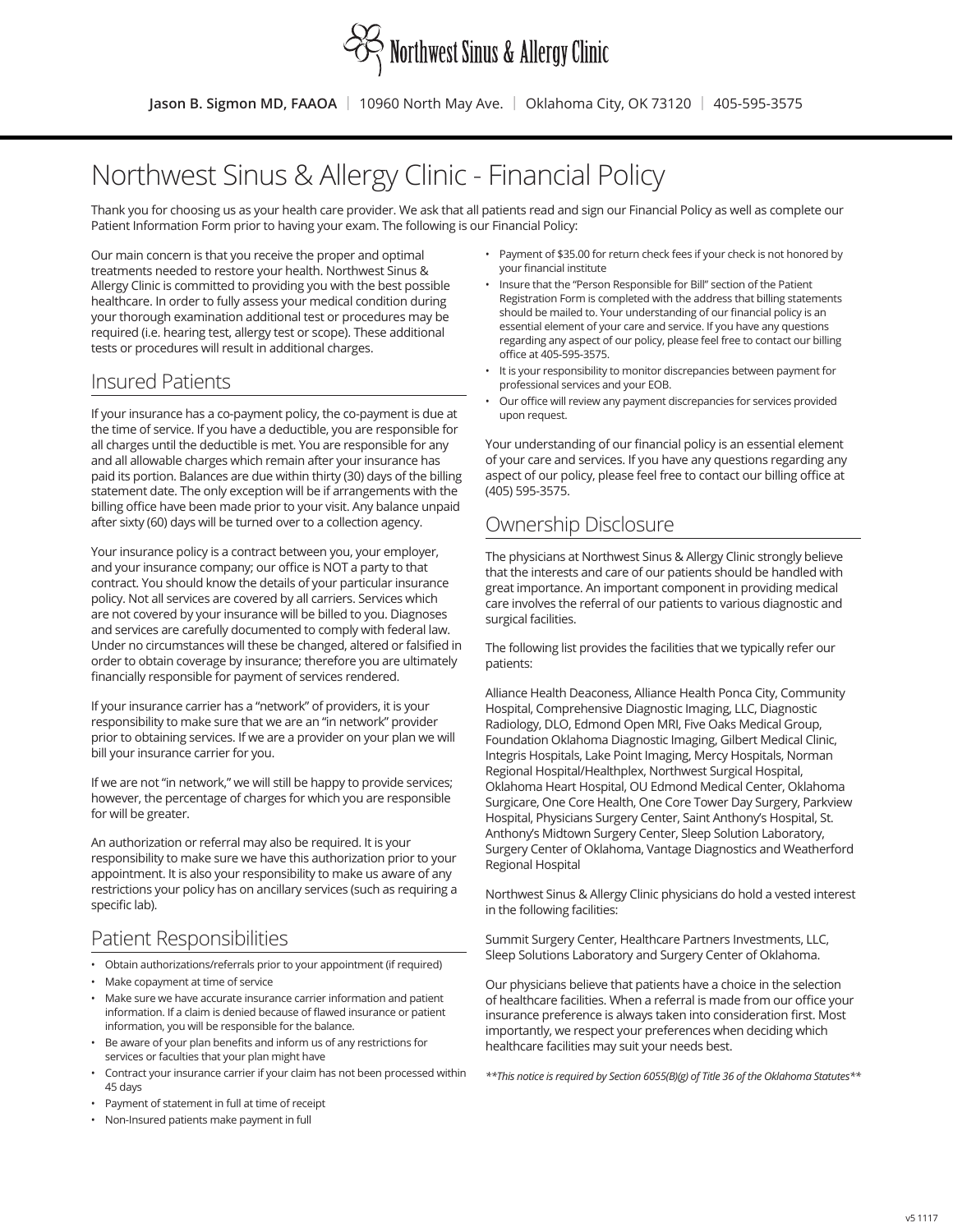

# Notice Of Privacy Practices *Effective Date: 09-23-2013*

THIS NOTICE DESCRIBES HOW MEDICAL INFORMATION ABOUT YOU MAY BE USED AND DISCLOSED AND HOW YOU CAN GET ACCESS TO THIS INFORMATION. PLEASE REVIEW IT CAREFULLY.

If you have any questions about this notice, please contact our practice administrator at 405-595-3575 10960 North May Ave. Oklahoma City, OK 73120

#### Who Will Follow This Notice

This notice describes the information privacy practices followed by our employees, staff and other personnel.

#### Your Health Information

This notice applies to the information and records we have about you, your health, health status and the healthcare services you receive from Northwest Sinus & Allergy Clinic. Your health information may include information created and received by Northwest Sinus & Allergy Clinic, may be in the form of written or electronic records or spoken words, and may include information about your health history, health status, symptoms, examinations, test results, diagnoses, treatments, procedures, prescriptions, related billing activity and similar types of health-related information. We are required by law to give you this notice. It will tell you about the ways in which we may use and disclose health information about you and describes your rights and our obligations regarding the use and disclosure of that information.

#### How We May Use And Disclose Health Information

We may use and disclose health information for the following purposes:

**Treatment.** We will use and disclose your protected health information to provide, coordinate or manage your health care and any related services. This includes the coordination or management of your health care with a third party that may need to access your protected health information. For example, we would disclose your protected health information, as necessary, to a home health agency that provides care to you. We will also disclose protected health information to other physicians who may be treating you. For example, your protected health information may be provided to a physician to whom you have been referred to ensure that the physician has the necessary information to diagnose or treat you. In addition, we may disclose your protected health information from time to time to another physician or health care provider (e.g., a specialist or laboratory) who, at the request of your physician, becomes involved in your care by providing assistance with your health care diagnosis or treatment to your physician.

Payment. We may use and disclose your health information about you so that the treatment and services you receive at Northwest Sinus & Allergy Clinic may be billed to and payment may be collected from you, an insurance company or third party. For example, we may need to give your health plan information about a service you received here so your health plan will pay us or reimburse you for the service. We may also tell your health plan about a treatment you are going to receive to obtain prior approval or to determine whether your plan will pay for the treatment.

**Healthcare Operations.** We may use and disclose your health information about you in order to run Northwest Sinus & Allergy Clinic and make sure that you and our other patients receive quality care. For example, we may use your information to evaluate the performance of our staff in caring for you. We may also use health information about all or many of our patients to help us decide what additional services we should offer, how we can become more efficient, newsletter about our practice, information on products that we believe may be beneficial to you or whether certain treatments are effective.

**Fund Raising.** We may contact you to ask for your help with different fund raising campaigns. Please notify us if you do not wish to be contracted during fund raising campaigns. Please advise us in writing (at the physical address listed at the top of this Notice) that you do not wish to receive such communications, we will not use or disclose your information for these purposes.

#### Special Situations

We may use or disclose your health information for the following purposes, subject to all applicable legal requirements and limitations:

**TO AVERT A SERIOUS THREAT TO HEALTH OR SAFETY**, when necessary to prevent a serious threat to your health and safety or the health and safety of the public or another person.

**REQUIRED BY LAW**, when required to do so by federal, state or local law. RESEARCH, for research projects that are subject to a special approval process. We will ask you for your permission if the researcher will have access to your name, address or other information that reveals who you are, or will be involved in your care at the office.

**ORGAN AND TISSUE DONATION**, if you are an organ donor, we may release your health information to organizations that handle organ procurement or organ, eye or tissue transplantation or to an organ donation bank, as necessary to facilitate such donation and transplant.

**MILITARY, VETERANS, NATIONAL SECURITY AND INTELLIGENCE**, if you are or were a member of the armed forces, or part of the national security or intelligence communities, we may be required by military command or other government authorities to release health information about foreign military personnel to the appropriate foreign military authority.

**WORKERS' COMPENSATION**, for workers' compensation or similar programs. These programs provide benefits for work-related injuries or illness. PUBLIC HEALTH RISKS, for public health reasons in order to prevent or control disease, injury or disability; or report births, deaths, suspected abuse or neglect, non-accidental physical injuries, reactions to medications or problems with products.

**HEALTH OVERSIGHT ACTIVITIES**, for audits, investigations, inspections, or licensing purposes. These disclosures may be necessary for certain state and federal agencies to monitor the health care system, government programs, and compliance with civil rights laws.

**LAWSUITS AND DISPUTES**, if you are involved in a lawsuit or dispute, we may disclose health information about you in response to a court or administrative order. Subject to all applicable legal requirements, we may also disclose health information about you in response to a subpoena.

**LAW ENFORCEMENT**, if asked to do so by law enforcement official in response to a court order, subpoena, warrant, summons or similar process, subject to all applicable legal requirements.

**CORONERS, MEDICAL EXAMINERS, AND FUNERAL DIRECTORS**, this may be necessary, for example, to identify a deceased person or determine the cause of death.

**INFORMATION NOT PERSONALLY IDENTIFIABLE**, we may use or disclose health information about you in a way that does not personally identify you or reveal who you are.

**FAMILY AND FRIEND**S, we may disclose health information about you to your family members or friends if we obtain CONSENT to do so. WE may also disclose health information to your family or friends if we can infer from the circumstances, based on our professional judgment that you would not object. For example, we may assume you agree to our disclosure of your personal health information to your spouse when you bring your spouse with you into the exam room or the hospital during treatment or while treatment is discussed.

In situations where you are not capable of giving consent (because you are not present or due to your incapacity or medical emergency), using our professional judgment, determine that a disclosure to your family member or friend is in your best interest. In that situation, we will disclose only health information relevant to the person's involvement in your care. For example, we may inform the person who accompanied you to the emergency room that you suffered a heart attack and provide updates on your progress and prognosis. We may also use our professional judgment and experience to make reasonable inferences that it is in your best interest to allow another person to act on your behalf to pick up, for example, filled prescriptions, medical supplies, or reports such as CT Scans, MRIs, and X-Rays.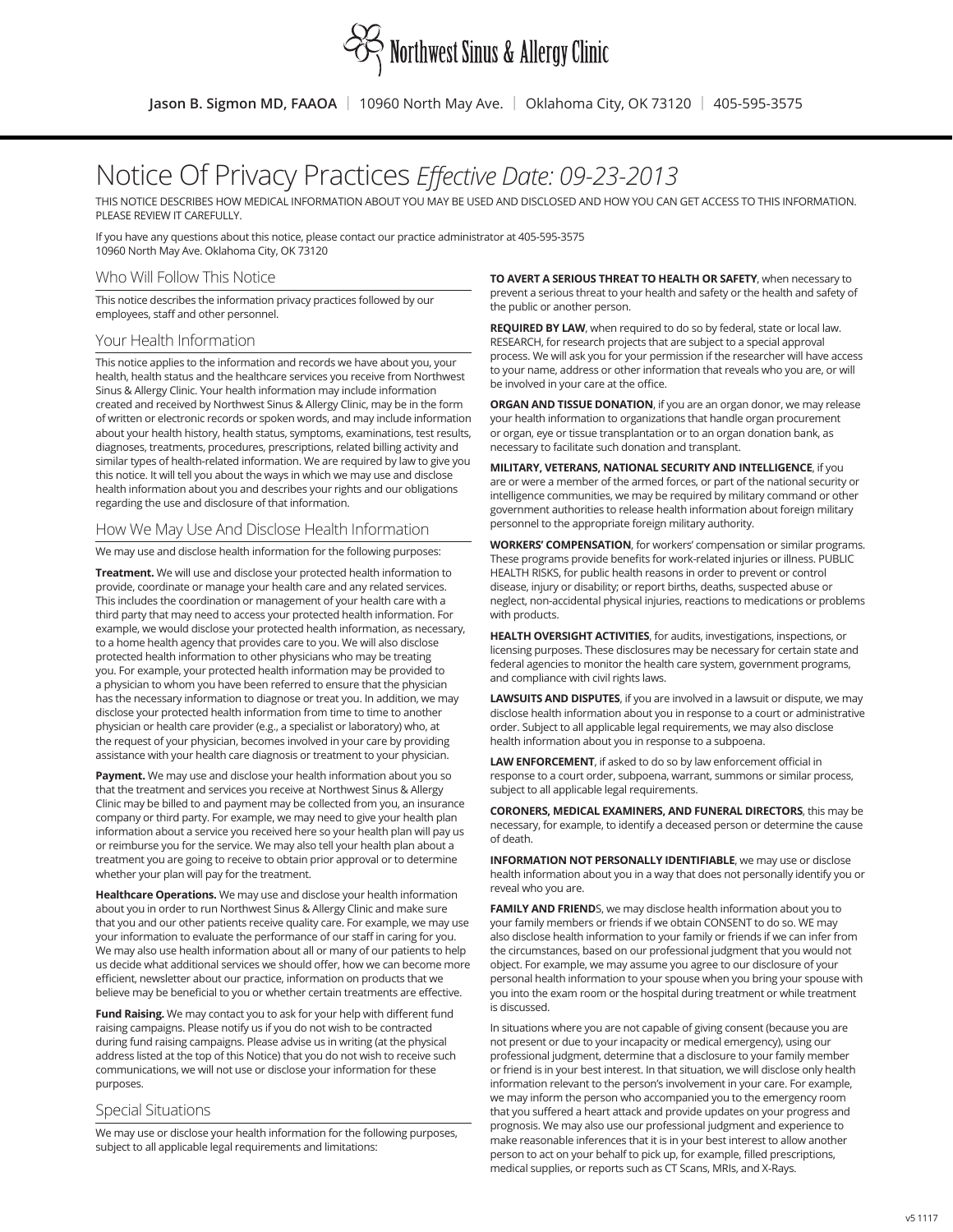

OTHER USES AND DISCLOSURES OF HEALTH INFORMATION We will not use or disclose your health information for any purpose other than those identified in the previous sections without your specific, written AUTHORIZATION. Examples of disclosures requiring your authorization include disclosures to your partner, your spouse, your children and your legal counsel. Also, the following will not be disclosed without written Authorization:

- **Marketing purposes.** Does not include products or services of benefit to you about prescriptions you have already been prescribed.
- **Selling your health information.** We may receive payment for sharing your information for public health purposes, research, and releases to you or others you authorize a release to as long as payment is reasonable and related to the cost of providing your health information.
- **Any disclosure of your psychotherapy notes.** These are the notes that your behavioral health provider maintains that record your appointments with your provider and are not stored within your medical records.

If you give us AUTHORIZATION to use or disclose health information about you, you may revoke that AUTHORIZATION IN WRITING, AT ANYTIME. If you revoke your Authorization, we will no longer use or disclosure information about you for the reasons covered by your written Authorization, however we cannot take back any uses or disclosures already made with your permission.

In some instances, we may need specific, written authorization form you in order to disclose certain types of specially-protected information such as psychotherapy notes, HIV, substance abuse, mental health, and genetic testing information for purposes such as treatment, payment and healthcare operations.

#### Uses And Disclosures That Require Us To Give You An Opportunity To Object

Unless you object, we may disclose to a member of your family, a relative, a close friend or any other person you identify, your protected health information that directly relates to that persons' involvement in your healthcare. If you are unable to agree or object to such a disclosure, we may disclose such information as necessary if we determine that it is in your best interest based on our professional judgment.

#### **YOUR RIGHTS REGARDING MEDICAL INFORMATION ABOUT YOU** You

have the following rights regarding health information we maintain about you: Right to Inspect and Copy: you have the right to inspect and copy your health information that may be used to make decisions about your care. This includes medical and billing records but does not include psychotherapy notes. To inspect and/or coy your health information you must submit your request to release information in our office. If you request a copy of the information, we may charge a fee for the cost of copying, mailing or other supplies associated with your request. By Oklahoma Statute, we may charge you \$0.50 per page for copies, plus our postage cost. If your record contains any item that requires a photographic process to copy, such as an x-ray or photograph, we may charge you \$5.00 per image.

**Right to Amend:** if you feel that the health information we have about you is incorrect or incomplete, you may ask us to amend the information. You have the right to request an amendment for as long as the health information is kept by Northwest Sinus & Allergy Clinic. To request an amendment, your request must be made in writing and submitted to our Practice Administrator (listed at the top of this Notice). In addition, you must provide a reason that supports your amendment request. We may deny your request for an amendment if it is not in writing or does not include a reason to support the request. In addition, we may deny your request if you ask us to amend information that:

- Is not part of the health information that we keep
- You would not be permitted to inspect and copy
- In our judgment is accurate and complete as it appears
- Was not created by us, unless the person or entity that created the health information is no longer available to make the amendment

**Right to an Accounting of Disclosures:** You have the right to request an

"accounting of disclosures." This is a list of the disclosures we have made of your health information. You must submit the request of this list of disclosures, in writing to our office. Your request must state a period of time, which may not be longer than six years and may not include dates before April 14, 2003. Your request should indicate in what form you want to list. The first list you request within each 12 month period will be free. For additional lists, we may charge you for the cost of providing the list. We will notify you of the cost involved and you may choose to withdraw or modify your request at that time, before any costs are incurred.

**Right to Request Confidential Communications:** You have the right to request that we communicate with you about medical matters in a certain way or at a certain location. For example, you can ask that we only contact you at work, or at home, or by mail, or by phone or by e-mail. To request confidential communications, you must make your request in writing to the receptionist in our office. We will not ask you the reason for your request. WE will accommodate all reasonable requests. Your request must specify how or where you wish to be contacted.

**Right to a Paper Copy of this Notice:** you have the right to a paper copy of this notice. You may ask us to give you a copy of this Notice at any time. Even if you have agreed to receive it electronically, you are still entitled to a paper copy. You may also find a copy of this Notice on our website, sigmonmd.com

#### Changes To This Notice

We reserve the right to change the content of this Notice. We reserve the right to make the revised or changed notice effective for your health information we already have about you as well as any health information we receive in the future. We will post a copy of the current Notice in our office. The Notice will contain on the first page at the top the Effective Date.

#### Breach Of Health Information

We will inform you if there is a breach of your unsecured health information.

#### Complaints

If you believe your privacy rights have been violated, you may file a complaint with our office or with the Secretary of the Department of Health and Human Services.

Office for Civil Rights Region-Southwest Region

U.S. Department of Health and Human Services 1301 Young Street, Suite 1169 Dallas, TX 75202

To file a complaint with Northwest Sinus & Allergy Clinic. You will not be penalized for filing a complaint.

Practice Administrator 10960 North May Ave. Oklahoma City, OK 73120